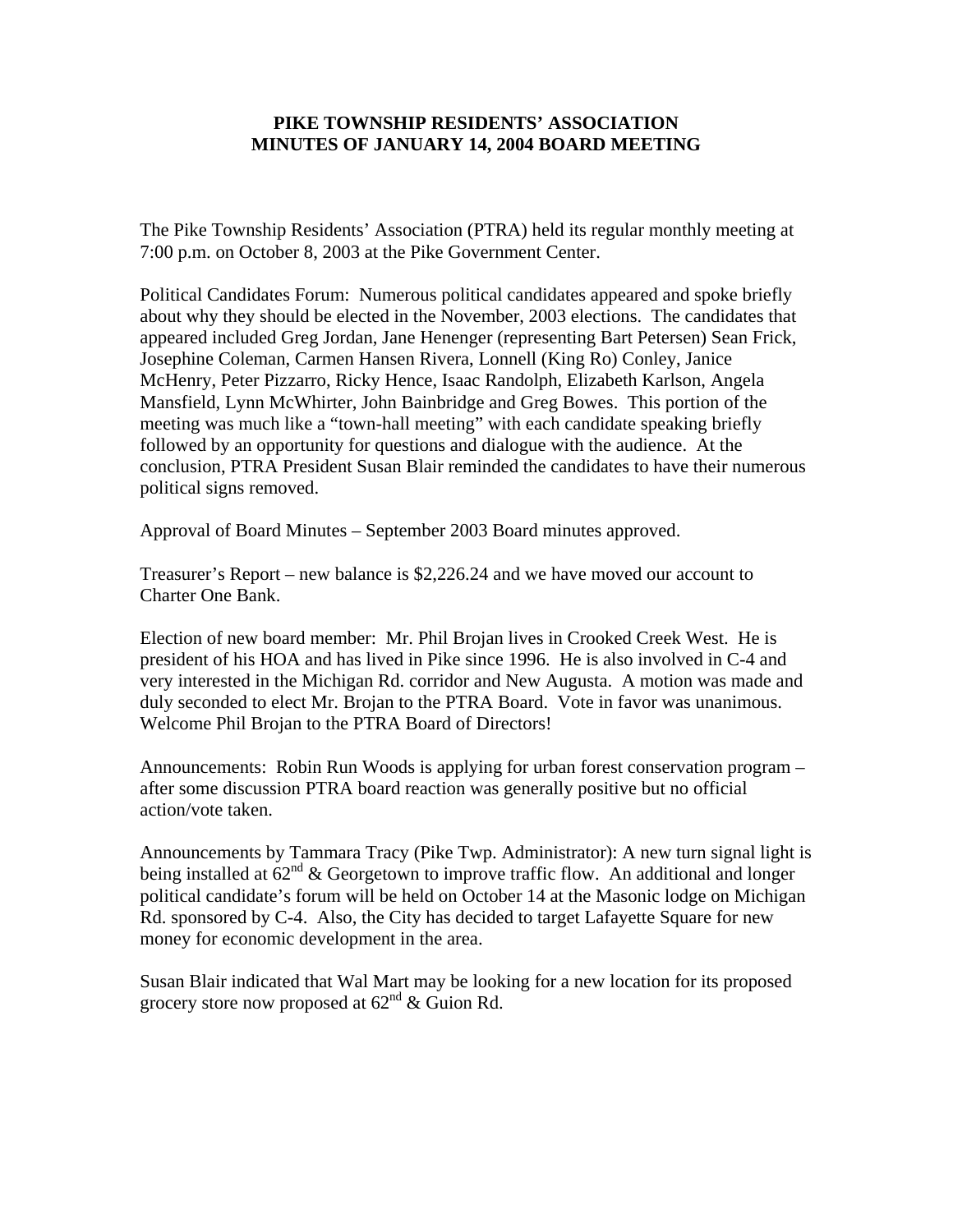Liquor permits – Ray Dillon discussed a few liquor permit applications in Pike Twp. Jeanette Robertson updated us on the Gas Station liquor permit controversies. Jeanette attended the State hearing downtown, and it is anticipated that the state will rule by the end this year. See Jeanette for more information on gas station liquor permit issues.

## **LAND USE**

8404 N. Michigan Rd. – (ALDI's request to modify commitments to allow Saturday deliveries.) PTRA has learned that neighbors had not received legal notice prior to PTRA's vote to support this proposal. A motion was made, duly seconded and unanimously supported to re-open the case and re-visit PTRA's position.

ALDI's says it needs Saturday delivery to keep fresh produce in stock. However, serious concerns about truck noise were expressed by neighbors who live very close to the loading docks. These concerns were a factor that led to the prohibition on Saturday deliveries many years ago when the property was re-zoned to permit retail development. ALDI's has offered to do certain things to help the neighbors such as telling drivers to shut-off engines and to remind merchants that trash pick-up must occur during certain designated hours pursuant to the commitments. "ALDI's really wants to be a good neighbor," according to their representative. No one disputes that ALDI's is trying to work with the community but ALDI's has inherited a commitment negotiated to provide benefits to the neighboring residential community, which is very close to the retail development. Nothing has changed to justify an erosion of commitments negotiated in good faith. Susan Blair spoke to 4 neighbors – 3 of which oppose the Saturday deliveries. Some neighbors state that Saturday deliveries have already occurred in violation of the commitments. Trash blowing in the residential area is also a major problem. Susan also received letters from neighbors opposing the change in commitments. DMD Staff is taking a neutral position – deferring to neighbors and the developer to agree or not agree. A motion to Not Support was made, duly seconded and passed with all but one vote. PTRA does Not Support.

6060 Guion Road. 2003-SE3-005 and 2003-DV3-040. American Arts and Clay Co. requests a special exception to the Industrial Zoning Ordinance to provide for an I-3 use (i.e. the manufacture and production of products for the ceramic arts education industry and to also provide for retail sales of products and materials related to ceramic arts education). Chairperson is Sheila Selemen. Petitioner wants to buy an existing building. Petitioner makes potting wheels, kilns etc, which is an I-3 manufacturing use. Petitioner also has three (3) silos that will hold materials and which exceed applicable height restrictions. There is a residential sub-division adjacent to this site. DMD staff has concerns about location of silos, which will contain clay/ceramic powder. Petitioner proposes to add a mound and ever-green trees that will grow to block the view of the silos. Serious concerns were raised about the silos and their visual impact. However, the